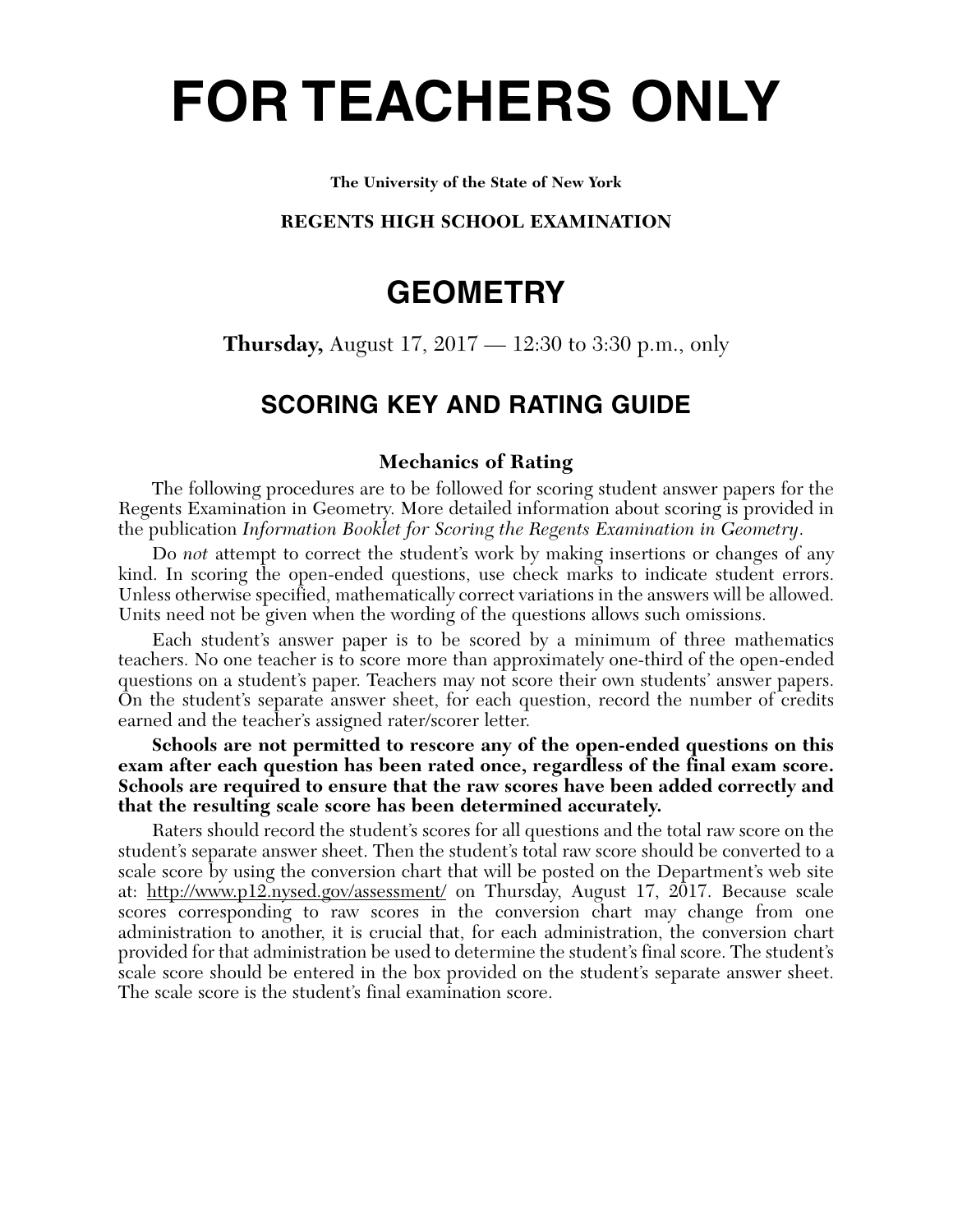**If the student's responses for the multiple-choice questions are being hand scored prior to being scanned, the scorer must be careful not to make any marks on the answer sheet except to record the scores in the designated score boxes. Marks elsewhere on the answer sheet will interfere with the accuracy of the scanning.**

# **Part I**

Allow a total of 48 credits, 2 credits for each of the following. Allow credit if the student has written the correct answer instead of the numeral 1, 2, 3, or 4.

| $(1) \ldots \ldots 2 \ldots$ | $(9) \ldots \ldots 4 \ldots$      | $(17)\ldots\ldots\,1\ldots\ldots$ |
|------------------------------|-----------------------------------|-----------------------------------|
| $(2) \ldots \ldots 4 \ldots$ | $(10) \ldots \ldots 1 \ldots$     | $(18)\ldots 2 \ldots$             |
| $(3)$ 3                      | $(11)\ldots(4\ldots)$             | $(19)\ldots\ldots\,1\ldots\ldots$ |
| $(4) \ldots \ldots 1 \ldots$ | $(12)\ldots \ldots 2 \ldots$      | $(20) \ldots \ldots 1 \ldots$     |
| $(5) \ldots \ldots 4 \ldots$ | $(13)\ldots\ldots 3\ldots$        | $(21)\ldots \ldots 4 \ldots$      |
| $(6)$ 3                      | $(14)\ldots\ldots3\ldots$         | $(22)\ldots\ldots\,4\ldots\ldots$ |
| $(7) \ldots \ldots 4 \ldots$ | $(15)\ldots\ldots\,1\ldots\ldots$ | $(23) \ldots \ldots 2 \ldots$     |
| $(8) \ldots \ldots 4 \ldots$ | $(16)\ldots(4\ldots).$            | $(24) \ldots \ldots 4 \ldots$     |

Updated information regarding the rating of this examination may be posted on the New York State Education Department's web site during the rating period. Check this web site at: http://www.p12.nysed.gov/assessment/ and select the link "Scoring Information" for any recently posted information regarding this examination. This site should be checked before the rating process for this examination begins and several times throughout the Regents Examination period.

The Department is providing supplemental scoring guidance, the "Model Response Set," for the Regents Examination in Geometry. This guidance is intended to be part of the scorer training. Schools should use the Model Response Set along with the rubrics in the Scoring Key and Rating Guide to help guide scoring of student work. While not reflective of all scenarios, the Model Response Set illustrates how less common student responses to constructed-response questions may be scored. The Model Response Set will be available on the Department's web site at: http://www.nysedregents.org/geometryre/.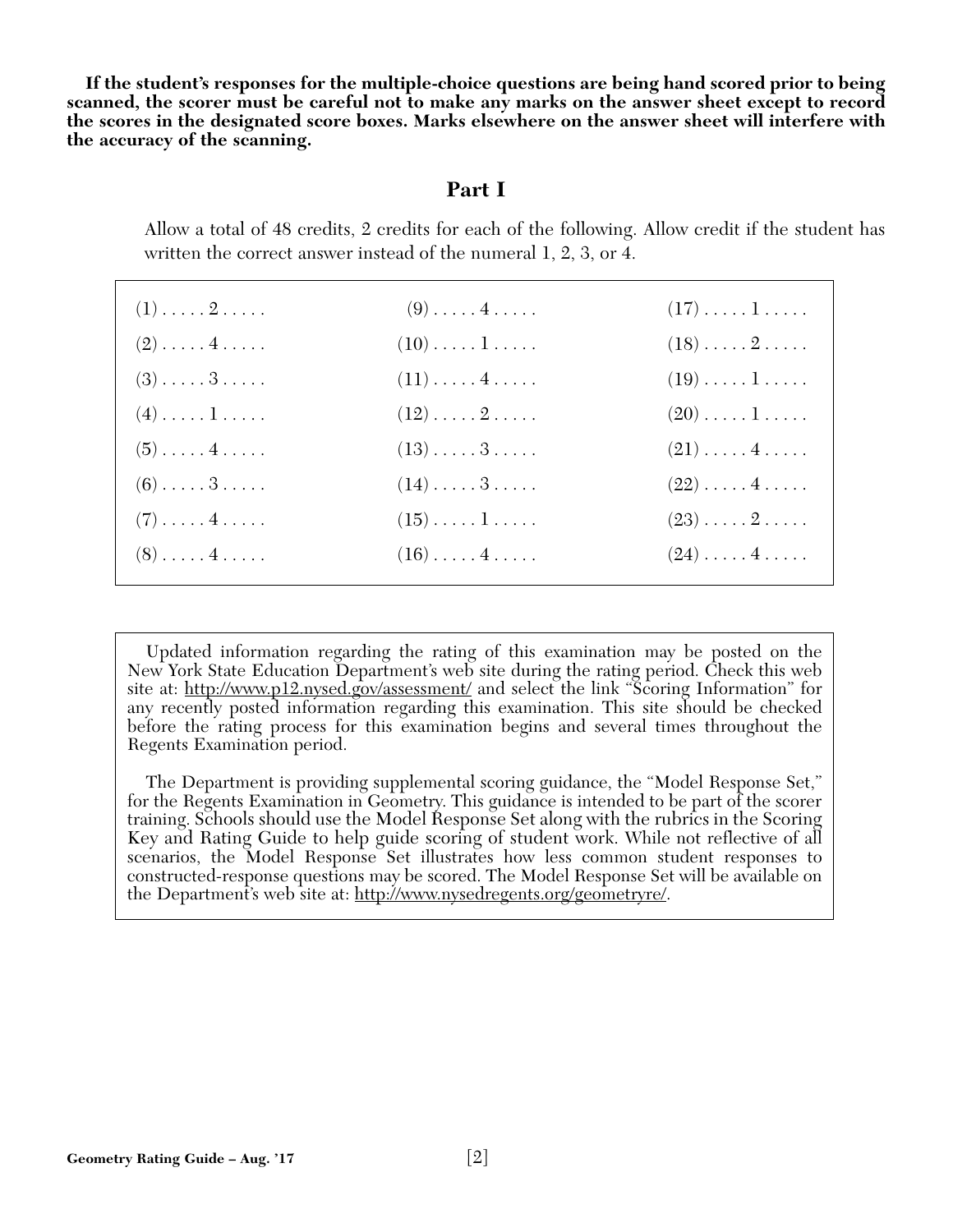# **General Rules for Applying Mathematics Rubrics**

## **I. General Principles for Rating**

The rubrics for the constructed-response questions on the Regents Examination in Geometry are designed to provide a systematic, consistent method for awarding credit. The rubrics are not to be considered all-inclusive; it is impossible to anticipate all the different methods that students might use to solve a given problem. Each response must be rated carefully using the teacher's professional judgment and knowledge of mathematics; all calculations must be checked. The specific rubrics for each question must be applied consistently to all responses. In cases that are not specifically addressed in the rubrics, raters must follow the general rating guidelines in the publication *Information Booklet for Scoring the Regents Examination in Geometry*, use their own professional judgment, confer with other mathematics teachers, and/or contact the State Education Department for guidance. During each Regents Examination administration period, rating questions may be referred directly to the Education Department. The contact numbers are sent to all schools before each administration period.

## **II. Full-Credit Responses**

A full-credit response provides a complete and correct answer to all parts of the question. Sufficient work is shown to enable the rater to determine how the student arrived at the correct answer.

When the rubric for the full-credit response includes one or more examples of an acceptable method for solving the question (usually introduced by the phrase "such as"), it does not mean that there are no additional acceptable methods of arriving at the correct answer. Unless otherwise specified, mathematically correct alternative solutions should be awarded credit. The only exceptions are those questions that specify the type of solution that must be used; e.g., an algebraic solution or a graphic solution. A correct solution using a method other than the one specified is awarded half the credit of a correct solution using the specified method.

## **III. Appropriate Work**

*Full-Credit Responses:* The directions in the examination booklet for all the constructed-response questions state: "Clearly indicate the necessary steps, including appropriate formula substitutions, diagrams, graphs, charts, etc." The student has the responsibility of providing the correct answer *and* showing how that answer was obtained. The student must "construct" the response; the teacher should not have to search through a group of seemingly random calculations scribbled on the student paper to ascertain what method the student may have used.

*Responses With Errors:* Rubrics that state "Appropriate work is shown, but…" are intended to be used with solutions that show an essentially complete response to the question but contain certain types of errors, whether computational, rounding, graphing, or conceptual. If the response is incomplete; i.e., an equation is written but not solved or an equation is solved but not all of the parts of the question are answered, appropriate work has *not* been shown. Other rubrics address incomplete responses.

#### **IV. Multiple Errors**

*Computational Errors, Graphing Errors, and Rounding Errors:* Each of these types of errors results in a 1-credit deduction. Any combination of two of these types of errors results in a 2-credit deduction. No more than 2 credits should be deducted for such mechanical errors in a 4-credit question and no more than 3 credits should be deducted in a 6-credit question. The teacher must carefully review the student's work to determine what errors were made and what type of errors they were.

*Conceptual Errors:* A conceptual error involves a more serious lack of knowledge or procedure. Examples of conceptual errors include using the incorrect formula for the area of a figure, choosing the incorrect trigonometric function, or multiplying the exponents instead of adding them when multiplying terms with exponents.

If a response shows repeated occurrences of the same conceptual error, the student should not be penalized twice. If the same conceptual error is repeated in responses to other questions, credit should be deducted in each response.

For 4- and 6-credit questions, if a response shows one conceptual error and one computational, graphing, or rounding error, the teacher must award credit that takes into account both errors. Refer to the rubric for specific scoring guidelines.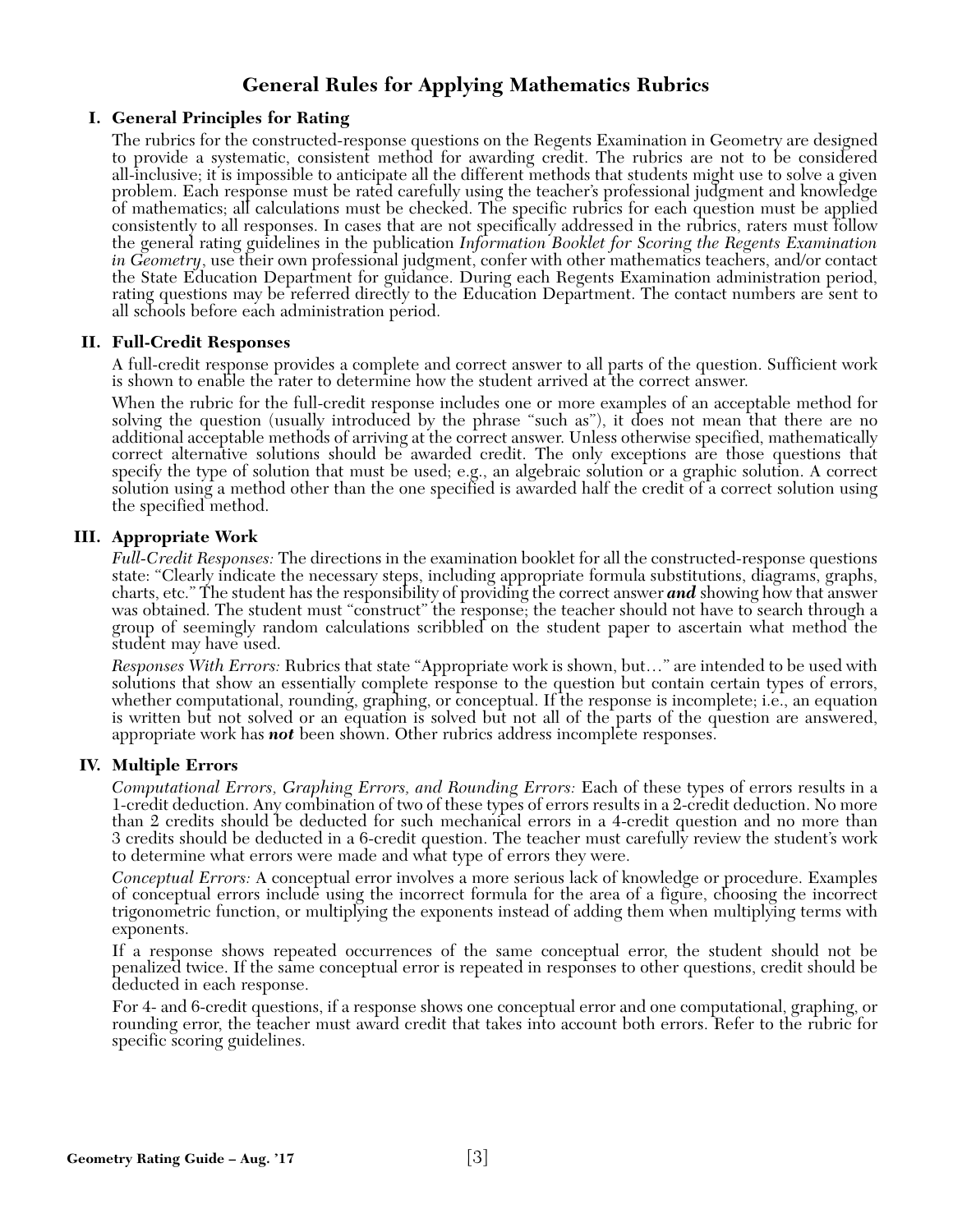# **Part II**

For each question, use the specific criteria to award a maximum of 2 credits. Unless otherwise specified, mathematically correct alternative solutions should be awarded appropriate credit.

- (25) **[2]** Yes, and a correct explanation is written.
	- **[1]** Appropriate work is shown, but one computational error is made. An appropriate explanation is written.

#### *or*

**[1]** Appropriate work is shown, but one conceptual error is made. An appropriate explanation is written.

#### *or*

- **[1]** Appropriate work is shown, but an incomplete explanation is written.
- **[0]** Yes, but no work is shown.

#### *or*

**[0]** A zero response is completely incorrect, irrelevant, or incoherent or is a correct response that was obtained by an obviously incorrect procedure.

(26) **[2]** 68, and correct work is shown.

**[1]** Appropriate work is shown, but one computational error is made.

#### *or*

**[1]** Appropriate work is shown, but one conceptual error is made.

#### *or*

**[1]** Correct work is shown to find 17, the length of one side of *PQRS*, but no further correct work is shown.

- **[1]** 68, but no work is shown.
- **[0]** A zero response is completely incorrect, irrelevant, or incoherent or is a correct response that was obtained by an obviously incorrect procedure.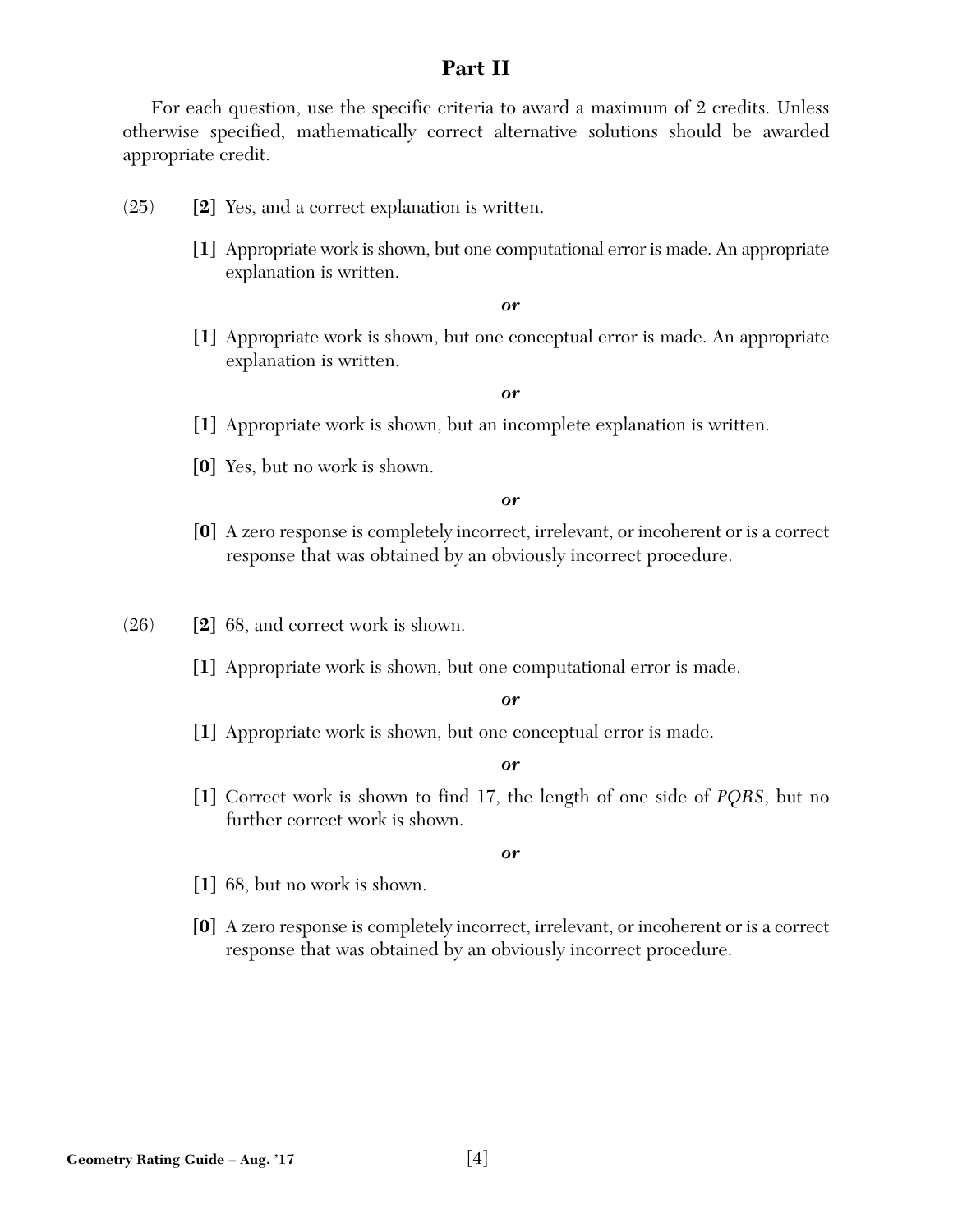- (27) **[2]** A correct sequence of transformations is written.
	- **[1]** An appropriate sequence of transformations is written, but one computational error is made.

**[1]** An appropriate sequence of transformations is written, but one conceptual error is made.

*or*

- **[1]** An appropriate sequence of transformations is written, but it is incomplete.
- **[0]** A zero response is completely incorrect, irrelevant, or incoherent or is a correct response that was obtained by an obviously incorrect procedure.
- (28) **[2]** A correct construction is drawn showing all appropriate arcs, and the hexagon is drawn.
	- **[1]** An appropriate construction is drawn showing all appropriate arcs, but the hexagon is not drawn.
	- **[0]** A drawing that is not an appropriate construction is shown.

*or*

- **[0]** A zero response is completely incorrect, irrelevant, or incoherent or is a correct response that was obtained by an obviously incorrect procedure.
- (29) **[2]** 2.5, and appropriate work is shown.
	- **[1]** Appropriate work is shown, but one computational error is made.

*or*

**[1]** Appropriate work is shown, but one conceptual error is made.

*or*

[1] Appropriate work is shown to find 5, the length of AB , but no further correct work is shown.

- [1] Appropriate work is shown to find  $(1,1.5)$  and  $(2.5,-0.5)$ , but no further correct work is shown.
- **[0]** A zero response is completely incorrect, irrelevant, or incoherent or is a correct response that was obtained by an obviously incorrect procedure.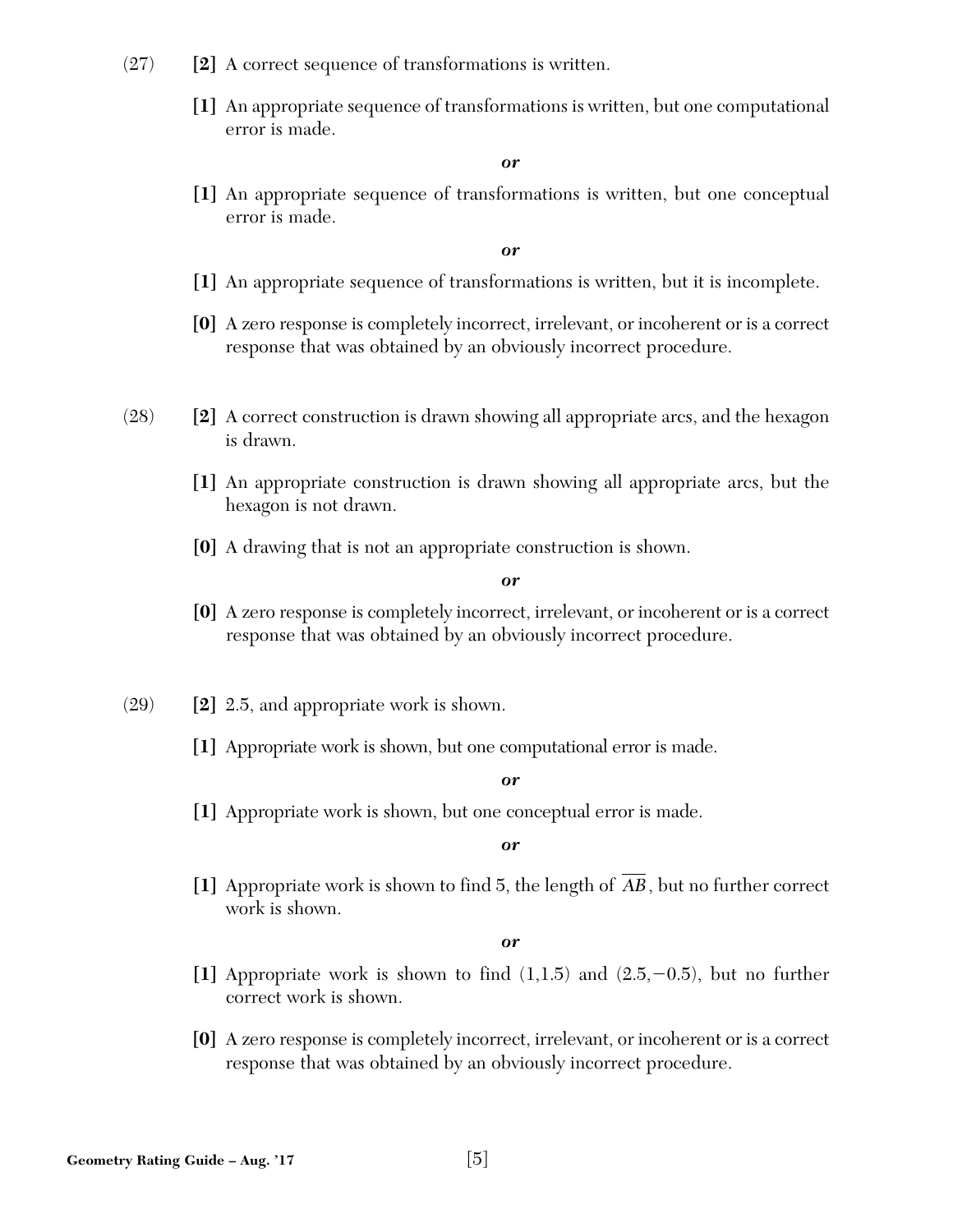- $(30)$  **[2]**  $BC \cong YZ$  is indicated, and a correct explanation is written.
	- **[1]** An appropriate answer is stated, but one conceptual error is made.

- **[1]**  $BC \cong YZ$  is indicated, but the explanation is incomplete or partially correct.
- **[0]**  $BC \cong YZ$  is indicated, but the explanation is missing or incorrect.

*or*

- **[0]** A zero response is completely incorrect, irrelevant, or incoherent or is a correct response that was obtained by an obviously incorrect procedure.
- $(31)$  **[2]** Center  $(3, -4)$  and radius 9, and correct work is shown.
	- **[1]** Appropriate work is shown, but one computational or factoring error is made.

*or*

**[1]** Appropriate work is shown, but one conceptual error is made.

*or*

[1] Correct work is shown to find  $(x - 3)^2 + (y + 4)^2 = 81$  and/or to find the coordinates of the center or length of the radius, but no further correct work is shown.

- **[1]** Center (3,-4) and radius 9, but no work is shown.
- **[0]** A zero response is completely incorrect, irrelevant, or incoherent or is a correct response that was obtained by an obviously incorrect procedure.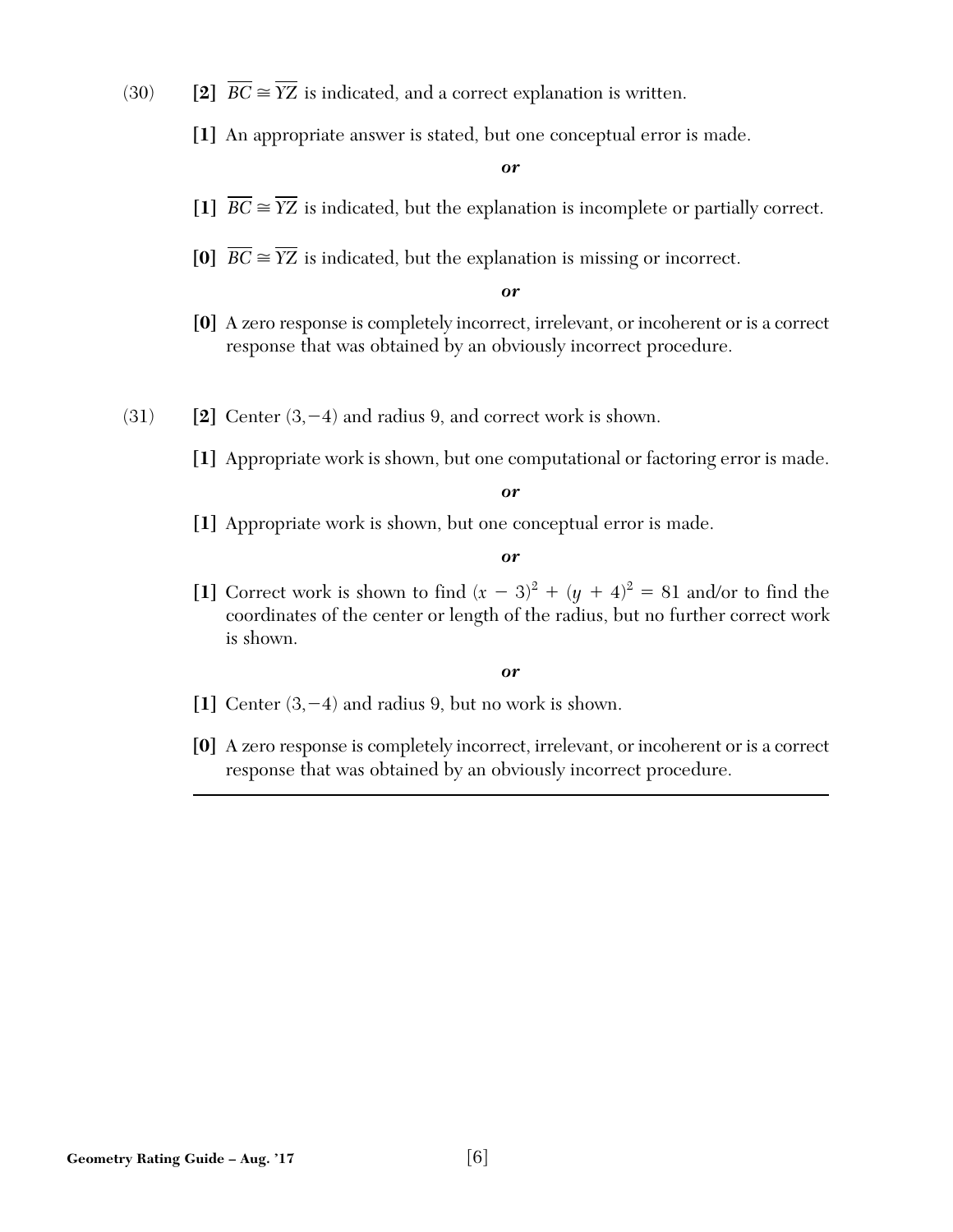# **Part III**

For each question, use the specific criteria to award a maximum of 4 credits. Unless otherwise specified, mathematically correct alternative solutions should be awarded appropriate credit.

- (32) [4] Correct work is shown to prove that the midsegment is parallel to PR and is half the length of *PR*, and concluding statements are written.
	- **[3]** Appropriate work is shown, but one computational or graphing error is made.

*or*

- [3] Correct work is shown to find the slopes and lengths of PR and the midsegment, but one concluding statement is incomplete, incorrect, or missing.
- **[2]** Appropriate work is shown, but two or more computational or graphing errors are made.

*or*

**[2]** Appropriate work is shown, but one conceptual error is made.

*or*

**[2]** Correct work is shown to prove that the midsegment is parallel to PR, but no further correct work is shown.

*or*

- [2] Correct work is shown to prove that the midsegment is half the length of PR, but no further correct work is shown.
- **[1]** Appropriate work is shown, but one conceptual error and one computational error are made.

- **[1]** The correct slopes and lengths are stated, but no work is shown.
- **[0]** A zero response is completely incorrect, irrelevant, or incoherent or is a correct response that was obtained by an obviously incorrect procedure.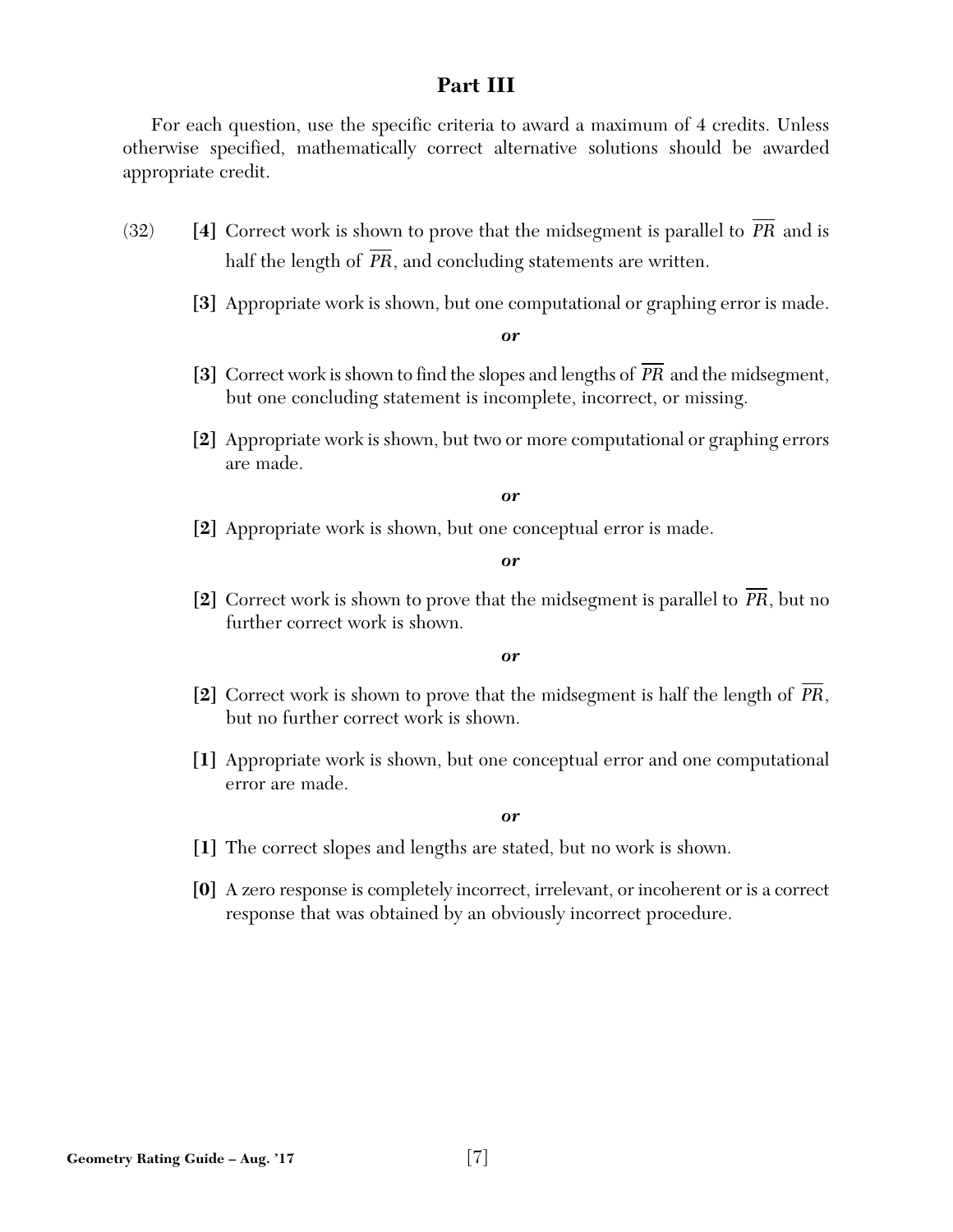- (33) **[4]** A complete and correct proof that includes a concluding statement is written.
	- **[3]** A proof is written that demonstrates a thorough understanding of the method of proof and contains no conceptual errors, but one statement and/or reason is missing or incorrect, or the concluding statement is missing.

- [3] A proof is written that shows  $\triangle ABC \sim \triangle ECA$ . No further correct work is shown.
- **[2]** A proof is written that demonstrates a good understanding of the method of proof and contains no conceptual errors, but two statements and/or reasons are missing or incorrect.

#### *or*

**[2]** A proof is written that demonstrates a good understanding of the method of proof, but one conceptual error is made.

#### *or*

- **[2]** A proof is written that shows ∠*ABC* ∠*ECA* and ∠*BCA* ∠*EAC*. No further correct work is shown.
- **[1]** Some correct relevant statements about the proof are made, but three or more statements and/or reasons are missing or incorrect.

#### *or*

- **[1]** A proof is written that shows ∠*ABC* ∠*ECA* or ∠*BCA* ∠*EAC.* No further correct work is shown.
- **[0]** The "given" and/or the "prove" statements are written, but no further correct relevant statements are written.

*or*

**[0]** A zero response is completely incorrect, irrelevant, or incoherent or is a correct response that was obtained by an obviously incorrect procedure.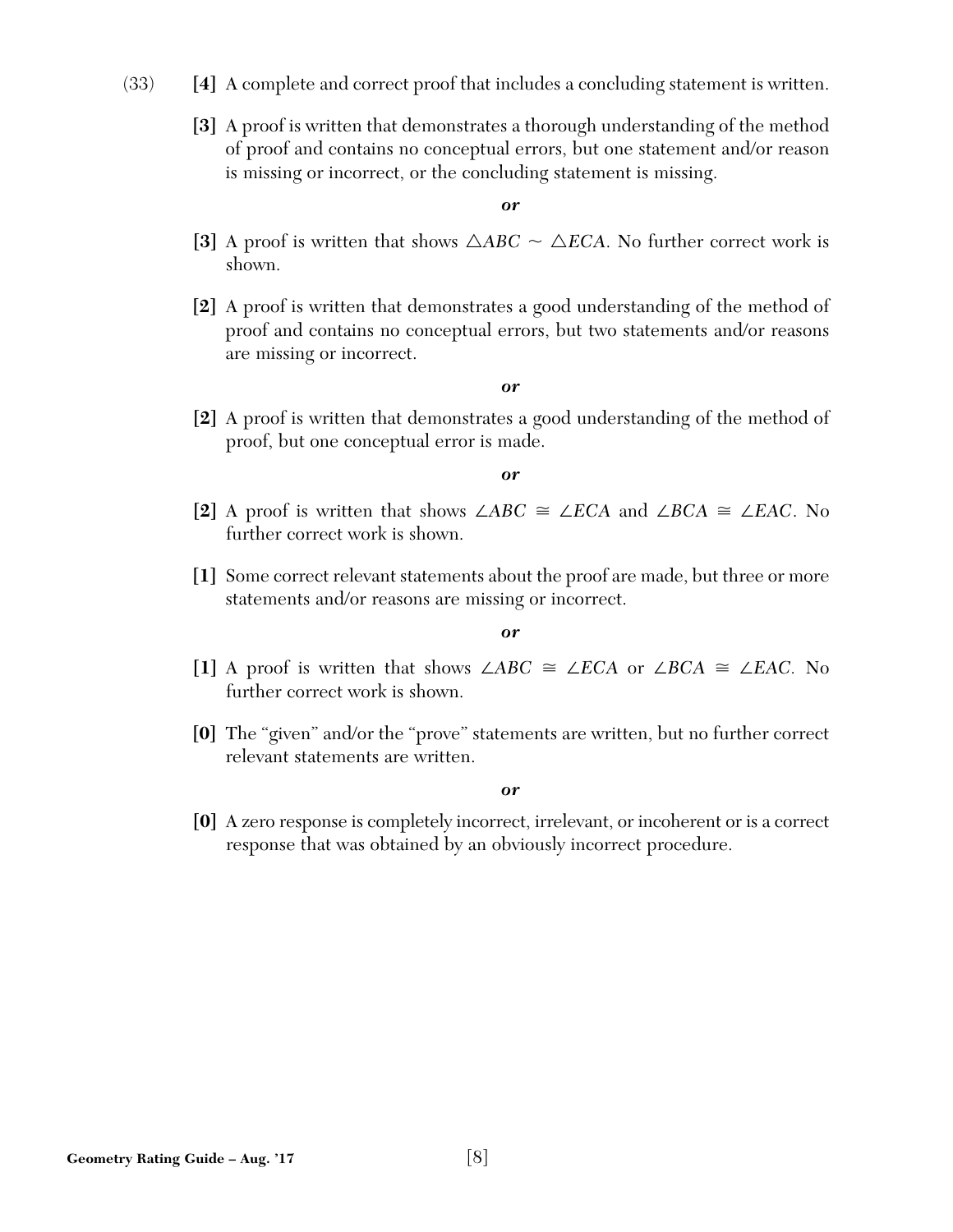- (34) **[4]** 2402.2, and correct work is shown.
	- **[3]** Appropriate work is shown, but one computational or rounding error is made.

- **[3]** A correct answer is written in radical form for the total area of the poster and frame.
- **[2]** Appropriate work is shown, but two or more computational or rounding errors are made.

#### *or*

**[2]** Appropriate work is shown, but one conceptual error is made.

#### *or*

- **[2]** Correct work is shown to find the length of the side of the frame and/or the length of the diagonal of the frame. No further correct work is shown.
- **[1]** Appropriate work is shown, but one conceptual error and one computational or rounding error are made.

*or*

**[1]** Correct work is shown to find the length of the poster and/or the area of the poster. No further correct work is shown.

- **[1]** 2402.2, but no work is shown.
- **[0]** A zero response is completely incorrect, irrelevant, or incoherent or is a correct response that was obtained by an obviously incorrect procedure.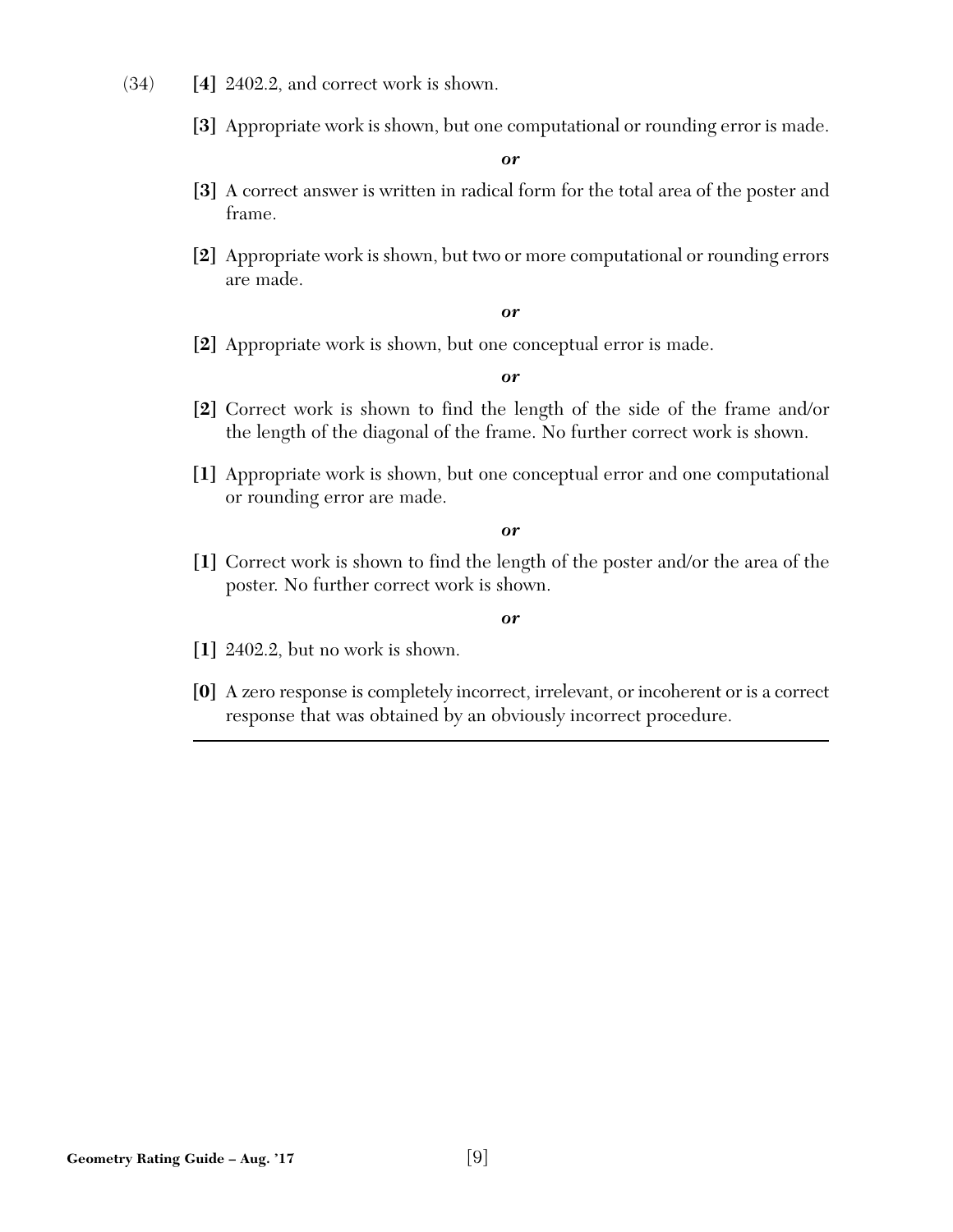# **Part IV**

For each question, use the specific criteria to award a maximum of 6 credits. Unless otherwise specified, mathematically correct alternative solutions should be awarded appropriate credit.

- (35) **[6]** A complete and correct proof that includes a concluding statement is written.
	- **[5]** A proof is written that demonstrates a thorough understanding of the method of proof and contains no conceptual errors, but one statement and/or reason is missing or incorrect.

*or*

**[5]**  $\triangle ADE \cong \triangle BCE$  and  $\overline{EA} \cong \overline{EB}$  are proven, but no further correct work is shown.

*or*

- [5]  $\triangle ADE \cong \triangle BCE$  and  $\angle EAB \cong \angle EBA$  are proven, but no further correct work is shown.
- **[4]** A proof is written that demonstrates a good understanding of the method of proof and contains no conceptual errors, but two statements and/or reasons are missing or incorrect.

*or*

**[4]** A proof is written that demonstrates a good understanding of the method of proof, but one conceptual error is made in proving  $\triangle ADE \cong \triangle BCE$ .

*or*

- [4]  $\triangle ADE \cong \triangle BCE$  is proven, but no further correct work is shown.
- **[3]** A proof is written that demonstrates a good understanding of the method of proof and contains no conceptual errors, but three statements and/or reasons are missing or incorrect.

*or*

- **[3]** A proof is written that demonstrates a method of proof, but one conceptual error is made in proving  $\triangle ADE \cong \triangle BCE$ . One statement and/or reason is missing or incorrect.
- **[2]** Some correct relevant statements about the proof are made, but four statements and/or reasons are missing or incorrect.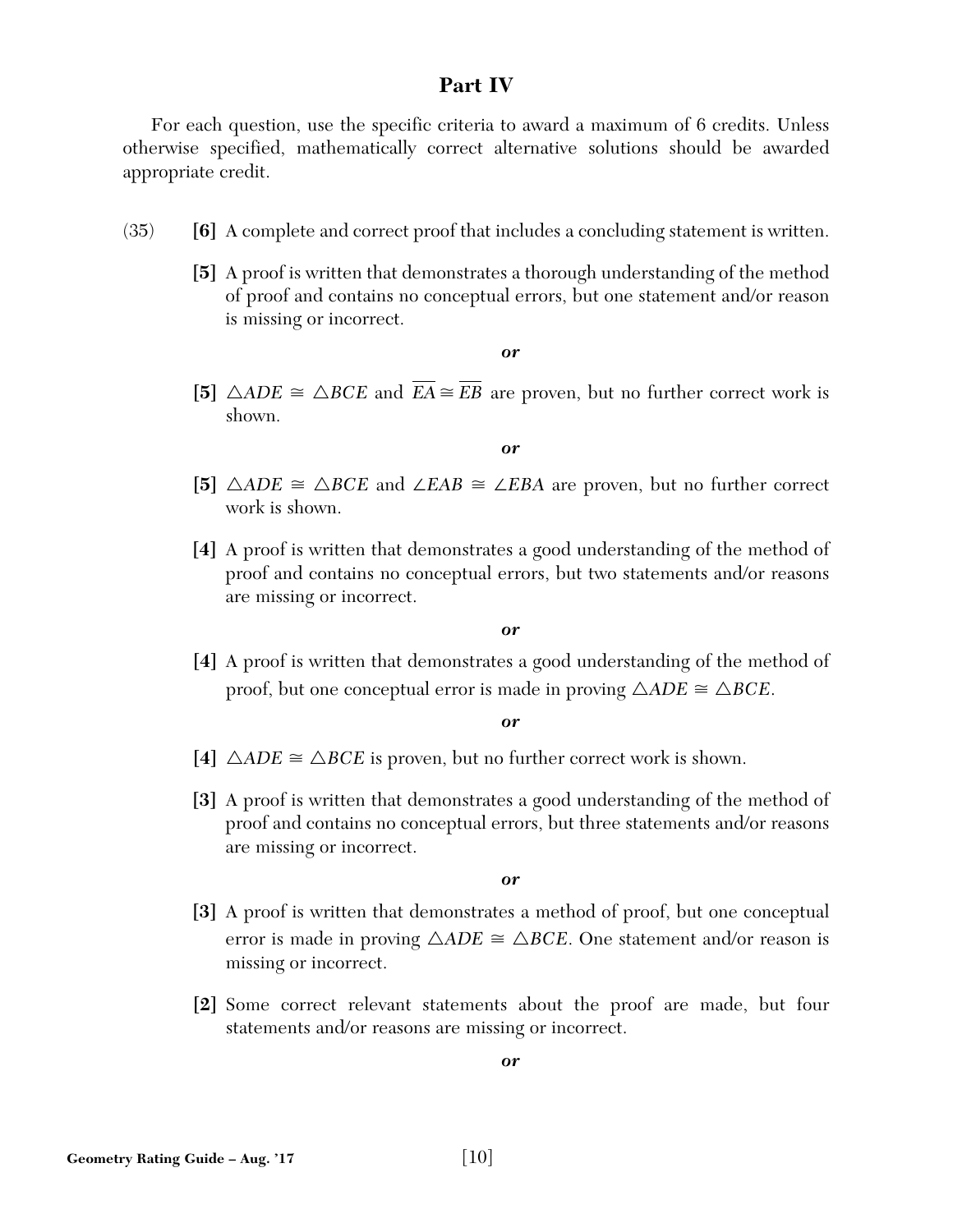- [2] ∠*DEA*  $\cong$  ∠*CEB* or △*DEA* and △*CEB* are right triangles is proven, but no further correct work is shown.
- **[1]** One relevant statement and reason about the proof is written.
- **[0]** The "given" and/or the "prove" statements are written, but no further correct relevant statements are written.

- **[0]** A zero response is completely incorrect, irrelevant, or incoherent or is a correct response that was obtained by an obviously incorrect procedure.
- (36) **[6]** 8.5, 3752, 41, and correct work is shown.
	- **[5]** Appropriate work is shown, but one computational or rounding error is made.
	- **[4]** Appropriate work is shown, but two computational or rounding errors are made.

*or*

- **[4]** Correct work is shown to find 8.5 and 3752, but no further correct work is shown.
- **[3]** Appropriate work is shown, but three or more computational or rounding errors are made.
- **[2]** Correct work is shown to find 8.5, but no further correct work is shown.
- [1] Tan 16.5 =  $\frac{x}{12.5}$ , or an equivalent equation is written, but no further correct work is shown. 13 5.

- **[1]** 8.5, 3752, and 41, but no work is shown.
- **[0]** A zero response is completely incorrect, irrelevant, or incoherent or is a correct response that was obtained by an obviously incorrect procedure.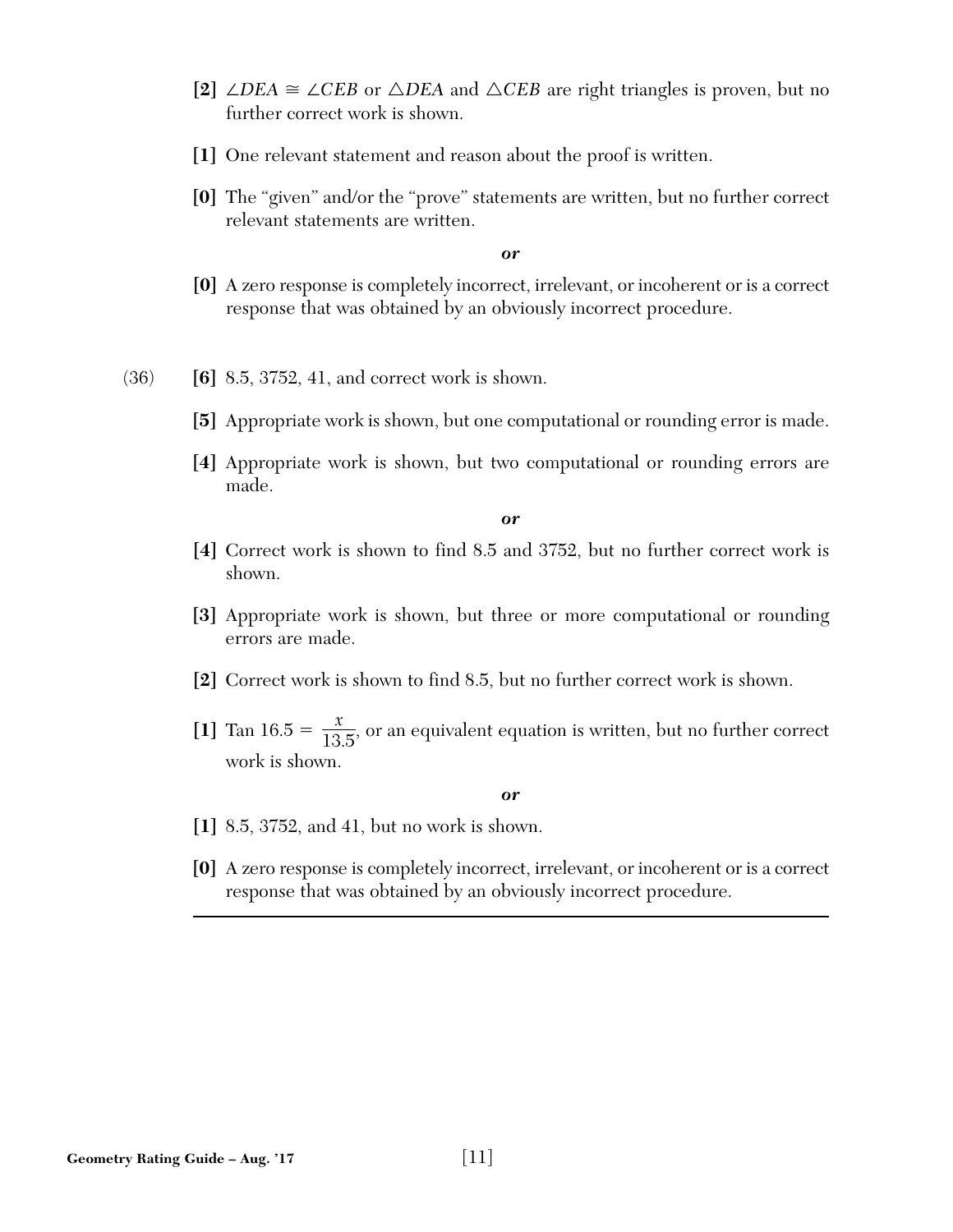# **Map to the Learning Standards Geometry August 2017**

| Question       | <b>Type</b>                 | <b>Credits</b> | <b>Cluster</b> |
|----------------|-----------------------------|----------------|----------------|
| 1              | Multiple Choice             | $\overline{2}$ | G-GMD.B        |
| $\overline{2}$ | Multiple Choice             | $\mathbf{2}$   | $G-CO.B$       |
| 3              | Multiple Choice             | $\mathbf{2}$   | G-GPE.B        |
| $\overline{4}$ | Multiple Choice             | $\sqrt{2}$     | $G-C.A$        |
| 5              | Multiple Choice             | $\mathbf{2}$   | G-SRT.B        |
| 6              | Multiple Choice             | $\mathbf{2}$   | $G-CO.A$       |
| $\overline{7}$ | Multiple Choice             | $\overline{2}$ | G-SRT.B        |
| $8\,$          | Multiple Choice             | $\overline{2}$ | G-CO.C         |
| 9              | Multiple Choice             | $\overline{2}$ | G-SRT.B        |
| 10             | Multiple Choice             | $\mathfrak 2$  | G-SRT.A        |
| 11             | Multiple Choice             | $\sqrt{2}$     | G-CO.C         |
| 12             | Multiple Choice             | $\mathbf{2}$   | $G-C.A$        |
| 13             | Multiple Choice             | $\overline{2}$ | G-GMD.B        |
| 14             | Multiple Choice             | $\overline{2}$ | G-SRT.C        |
| 15             | Multiple Choice             | $\overline{2}$ | G-CO.C         |
| 16             | Multiple Choice             | $\sqrt{2}$     | G-CO.C         |
| 17             | Multiple Choice             | $\overline{2}$ | G-GPE.B        |
| 18             | Multiple Choice             | $\mathfrak 2$  | G-SRT.B        |
| 19             | Multiple Choice             | $\mathbf{2}$   | G-SRT.C        |
| 20             | Multiple Choice             | $\overline{2}$ | $G-MG.A$       |
| 21             | Multiple Choice             | $\overline{2}$ | G-SRT.C        |
| 22             | Multiple Choice             | $\overline{2}$ | $G-CO.A$       |
| 23             | Multiple Choice             | $\sqrt{2}$     | $G-C.B$        |
| 24             | Multiple Choice             | $\sqrt{2}$     | G-GPE.B        |
| 25             | <b>Constructed Response</b> | $\mathfrak 2$  | G-GMD.A        |
| 26             | <b>Constructed Response</b> | $\mathbf{2}$   | G-CO.C         |
| 27             | <b>Constructed Response</b> | $\overline{2}$ | $G-CO.A$       |
| 28             | <b>Constructed Response</b> | $\overline{2}$ | $G-CO.D$       |
| 29             | <b>Constructed Response</b> | $\overline{2}$ | G-SRT.A        |
| 30             | <b>Constructed Response</b> | $\mathbf{2}$   | $G-CO.B$       |
| 31             | <b>Constructed Response</b> | $\overline{2}$ | G-GPE.A        |
| 32             | <b>Constructed Response</b> | $\overline{4}$ | $G-GPE.B$      |
| 33             | <b>Constructed Response</b> | $\overline{4}$ | G-SRT.B        |
| 34             | <b>Constructed Response</b> | $\overline{4}$ | G-SRT.C        |
| 35             | <b>Constructed Response</b> | 6              | G-CO.C         |
| 36             | <b>Constructed Response</b> | 6              | $G-MG.A$       |